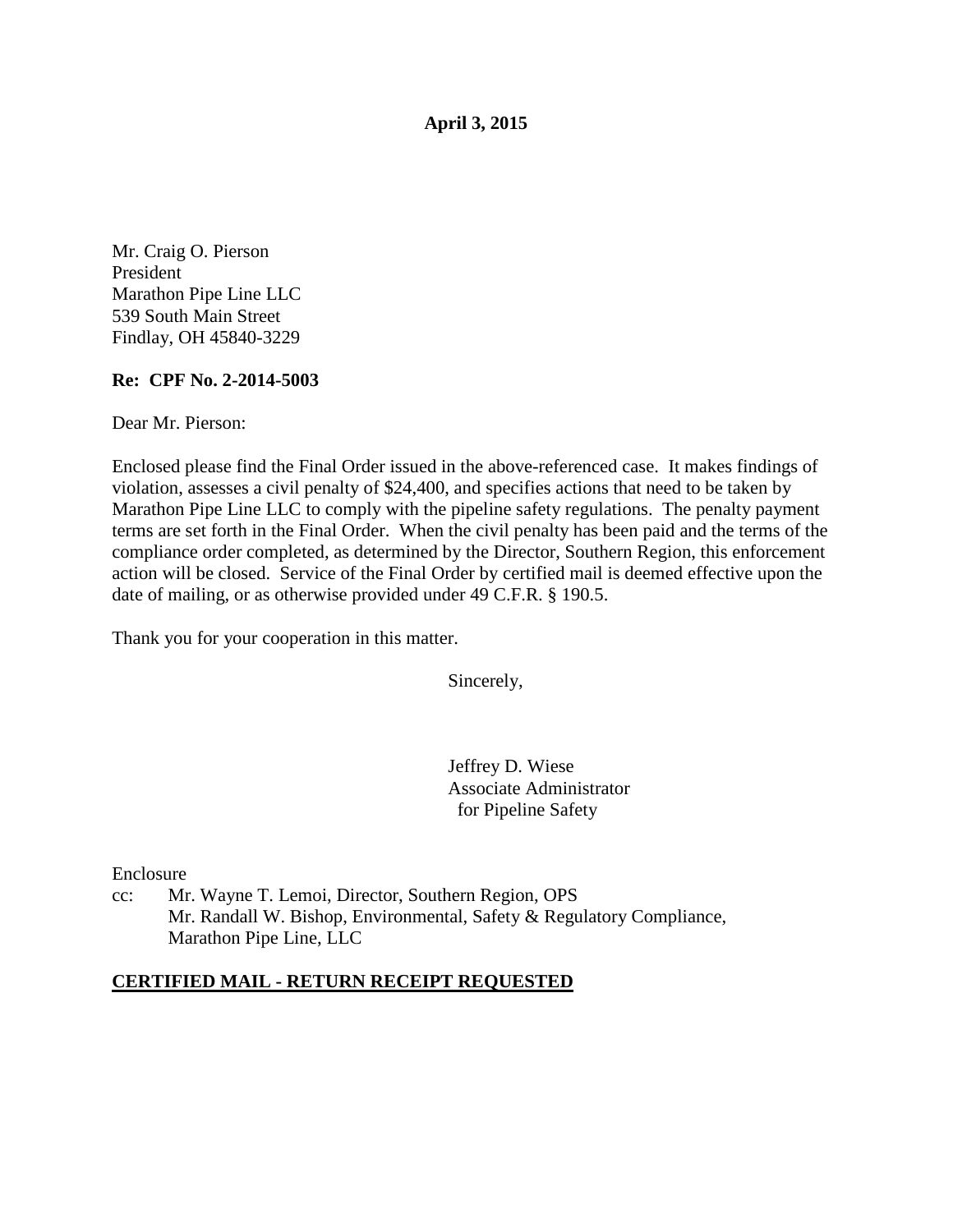## **U.S. DEPARTMENT OF TRANSPORTATION PIPELINE AND HAZARDOUS MATERIALS SAFETY ADMINISTRATION OFFICE OF PIPELINE SAFETY WASHINGTON, D.C. 20590**

 **) In the Matter of )** 

Marathon Pipe Line, LLC,  $\qquad \qquad$  (PF No. 2-2014-5003)

**\_\_\_\_\_\_\_\_\_\_\_\_\_\_\_\_\_\_\_\_\_\_\_\_\_\_\_\_\_\_\_\_\_\_\_\_** 

 **)** 

 **)** 

**\_\_\_\_\_\_\_\_\_\_\_\_\_\_\_\_\_\_\_\_\_\_\_\_\_\_\_\_\_\_\_\_\_\_\_\_)** 

**Respondent. )** 

# **FINAL ORDER**

On various dates in July 2012 and February 26, 2014, pursuant to 49 U.S.C. § 60117, a representative of the Pipeline and Hazardous Materials Safety Administration (PHMSA), Office of Pipeline Safety (OPS), conducted an on-site pipeline safety inspection of the facilities and records of Marathon Pipe Line, LLC (Marathon or Respondent) in Findlay, Ohio. Marathon has ownership interest in approximately 2,900 miles of pipeline across nine states and associated crude oil and product storage assets in the Midwest and Gulf Coast regions.<sup>1</sup>

As a result of the inspection, the Director, Southern Region, OPS (Director), issued to Respondent, by letter dated May 5, 2014, a Notice of Probable Violation, Proposed Civil Penalty, and Proposed Compliance Order (Notice). In accordance with 49 C.F.R. § 190.207, the Notice proposed finding that Marathon violated 49 C.F.R. §§ 195.452 and 195.588 and proposed assessing a civil penalty of \$24,400 for one of the alleged violations. The Notice also proposed ordering Respondent to take certain measures to correct the alleged violations.

Marathon responded to the Notice by letter dated June 5, 2014 (Response). The company contested the allegations, offered additional information in response to the Notice, and requested that the proposed civil penalty be reconsidered.

Marathon also proposed a compromise offer, which OPS addressed by letter dated June 30, 2014. The parties were unable to reach an agreement on the outstanding issues and no settlement was reached. Respondent did not request a hearing and therefore has waived its right to one.

# **FINDINGS OF VIOLATION**

The Notice alleged that Respondent violated 49 C.F.R. Part 195, as follows:

 $\overline{a}$ <sup>1</sup> http://www marathonpipeline.com/Who\_We\_Are/Investor\_Information/ (last accessed December 1, 2014).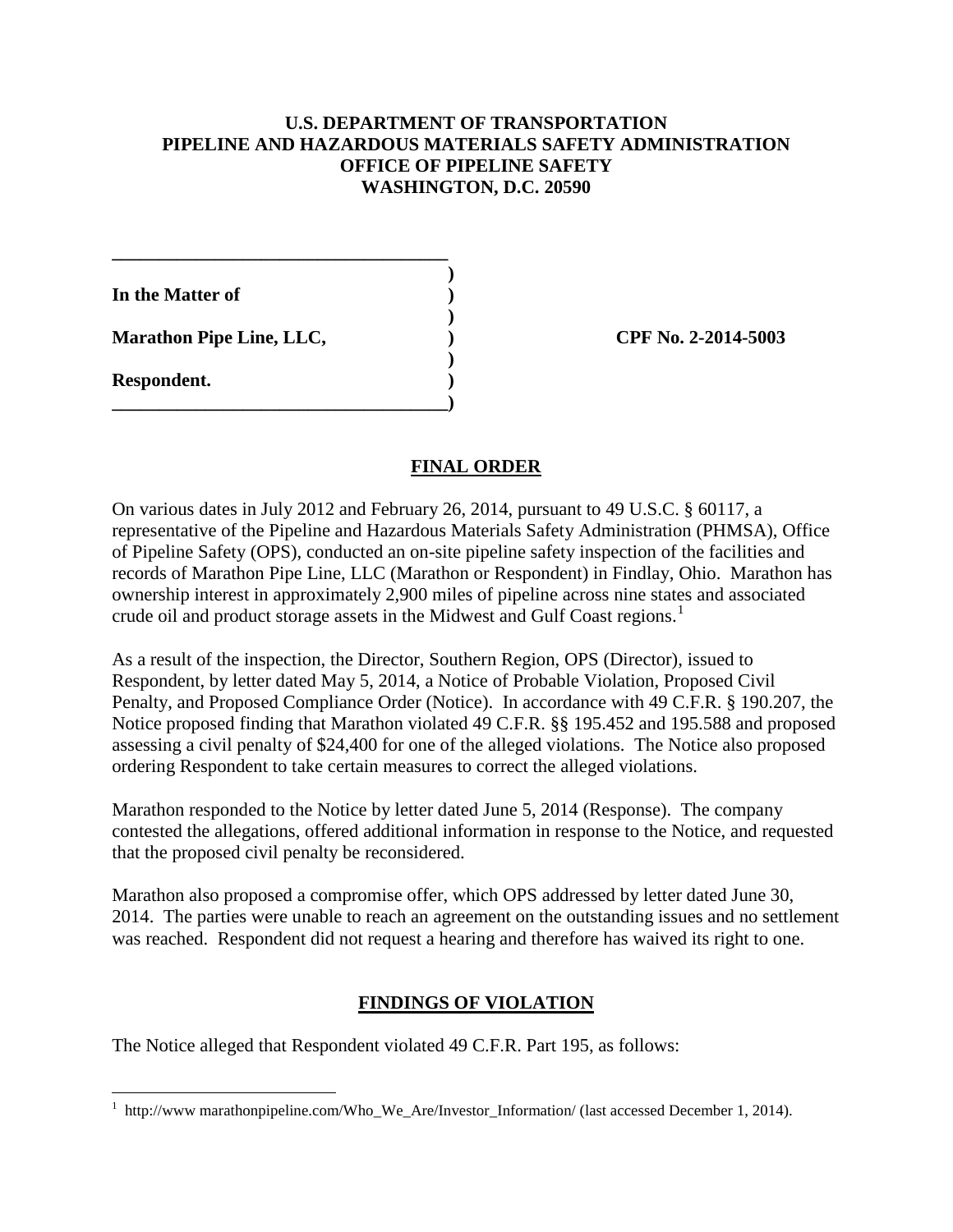**Item 1:** The Notice alleged that Respondent violated 49 C.F.R. § 195.452, which states in relevant part:

#### **§ 195.452 Pipeline integrity management in high consequence areas.**

 $(a)$  ...

(c) *What must be in the baseline assessment plan?* (1) An operator must include each of the following elements in its written baseline assessment plan:

(i) The methods selected to assess the integrity of the line pipe. An operator must assess the integrity of the line pipe by any of the following methods. The methods an operator selects to assess low frequency electric resistance welded pipe or lap welded pipe susceptible to longitudinal seam failure must be capable of assessing seam integrity and of detecting corrosion and deformation anomalies.

 $(A)$  ....

(C) External corrosion direct assessment in accordance with § 195.588; or

The Notice alleged that Respondent violated 49 C.F.R. § 195.452(c) by failing to comply with § 195.588 in the development and use of its External Corrosion Direct Assessment (ECDA) procedures for baseline assessments of line pipe in cased crossings. Specifically, the Notice alleged that Marathon's ECDA procedures, *Standard MPLMNT127*, do not comport with NACE SP0502 as required by § 195.588. NACE SP0502<sup>2</sup> requires that an operator select indirect inspection tools that are capable of detecting corrosion activity and coating holidays reliably under all specific pipeline conditions encountered by the operator, or in this case, line pipe in cased crossings.

OPS alleged that Marathon's ECDA procedures Section  $4.1.4^3$ , Section  $5.1.1^4$ , and Section 4.1.4.1<sup>5</sup> do not require that an operator select tools that reliably detect corrosion activity and coating holidays on lined pipe inside a steel casing. Section 4.1.4 requires that casing test methods provide information about the electrical status of casings; Section 5.1.1 requires two or more testing methods to determine casing electrical isolation. However, neither section addresses the overall ability of these tools to detect corrosion activity and coating holidays.

 $\overline{a}$  $2$  NACE SP0502 Section 3.4.1. states "The pipeline operator shall select indirect inspection tools based on their ability to detect corrosion activity and coating holidays reliably under the specific pipeline conditions to be encountered.

<sup>&</sup>lt;sup>3</sup> Section 4.1.4 (Selection of Indirect Inspection Tools) "Casing test methods are expected to provide information about the electrical status of casings (i.e. metallic or electrolytic short)." Pipeline Safety Violation Report (Violation Report), (May 5, 2014) (on file with PHMSA), at Exhibit A.

<sup>&</sup>lt;sup>4</sup> Section 5.1.1 (Electrical Test Methods to Verify Casing Isolation) "Two or more test methods shall be selected to determine the casing electrical isolation." Violation Report, at Exhibit A.

<sup>&</sup>lt;sup>5</sup> Section 4.1.4.1 (Qualitative Tests for Casing Isolation). Violation Report, at Exhibit A.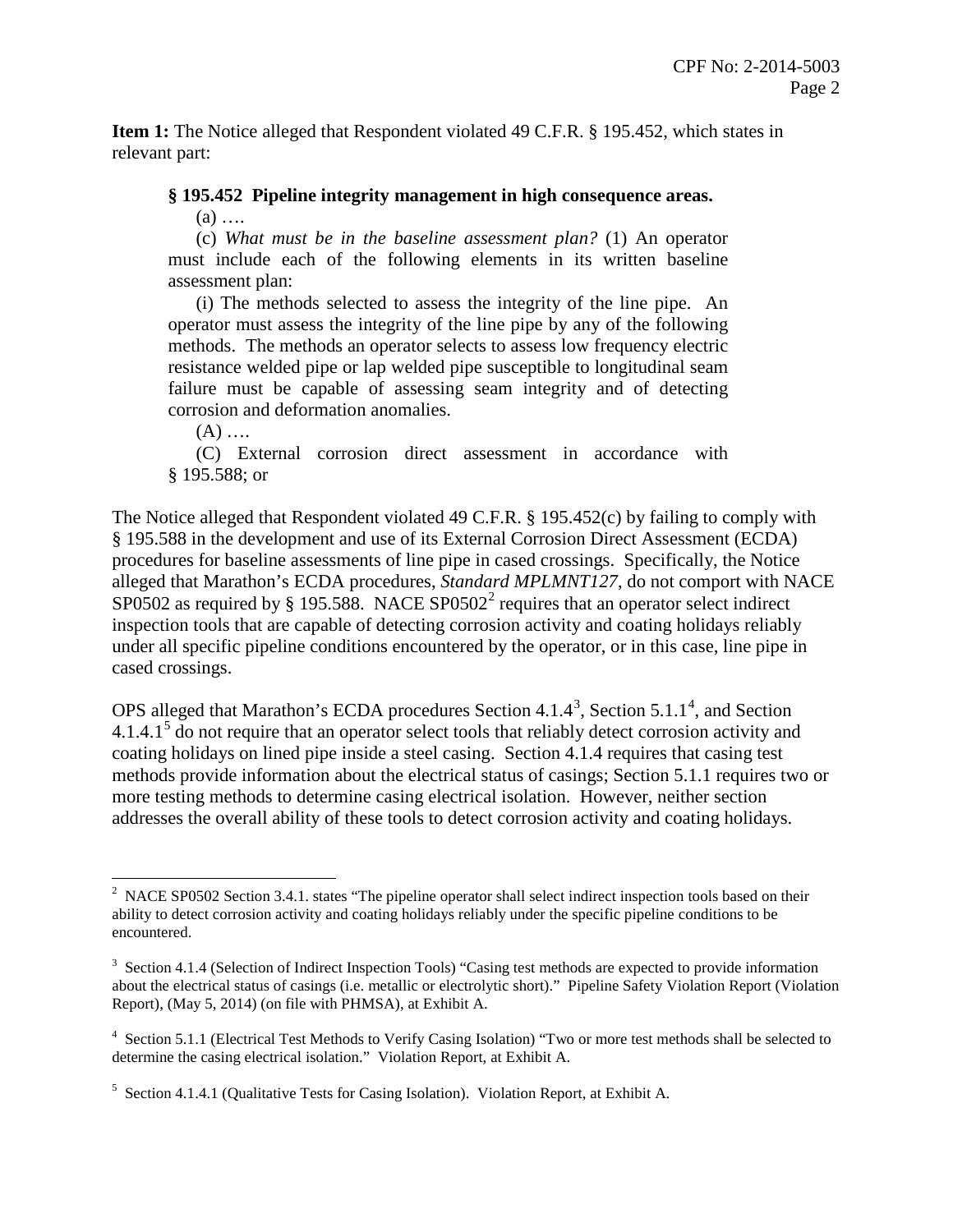In addition, Section 4.1.4.1<sup>6</sup> and 4.1.4.2<sup>7</sup> of Marathon's procedure described six testing methods, four of which were based on indirect inspection tools listed in Table 2 of NACE SP0502, Section 3.4.1. However, neither of these procedures included "additional considerations," which Table 2 explicitly stated must be applied to the five indirect inspection tools displayed in the table.

OPS also alleged that *Standard MPLMNT127* Section 6.1.1<sup>8</sup> contravened NACE SP0502 Section 5 *Direct Examination,* as it did not require direct examinations of either line pipe within casings for prioritized indications or in the ECDA Region identified as most likely for external corrosion.

In its Response, Marathon stated that, even though its ECDA procedures predated Section 195.588 and PHMSA's approval of ECDA for liquid pipeline assessments, the company has updated its procedures in order to comply with § 195.588. Notwithstanding this timing, the company said its ECDA procedures utilize indirect surveys, along with additional considerations, to test the electrical status of each casing. Marathon stated that, in the experience of the company and the industry, "in the absence of a metallic or electrolytic "short," . . . it is reasonable to expect that there is minimal risk of external corrosion of the carrier pipe within the casing."<sup>9</sup> Nevertheless, Marathon notified PHMSA's Southern Region on April 30, 2014, that it would no longer use ECDA procedures as a sole assessment method for cased piping.

OPS strenuously objected to Marathon's statement that, in the absence of a metallic or electrolytic short, there is a minimal risk of external corrosion within cased piping. OPS noted that the Respondent did not cite any data in support of its assertion beyond its general statement regarding industry experience and then specifically cited a 1997 Marathon failure. In this accident, Marathon conducted an in-line-inspection (ILI) after clearing a short from the casing to the line pipe. Nevertheless, the line failed due to external corrosion and Marathon found no evidence that the casing was shorted to the line pipe prior to the accident.

According to § 195.588, when performing external corrosion direct assessment, operators must adhere to the requirements of NACE SP0502. While there are sections of the pipeline regulations that allow for operators to utilize operating experience and judgment in operating and maintaining their system, this particular section sets forth prescriptive requirements and those requirements were not followed in this case.

Accordingly, after considering all of the evidence, I find that Respondent violated 49 C.F.R. § 195.452(c) by failing to comply with § 195.588 in the development and use of its ECDA procedures for baseline assessments of line pipe in cased crossings.

 6 Section 4.1.4.1 (Qualitative Tests for Casing Isolation). Violation Report, at Exhibit A.

<sup>&</sup>lt;sup>7</sup> Section 4.1.4.2 (Quantitative Test for Casing Isolation). Violation Report, at Exhibit A.

<sup>&</sup>lt;sup>8</sup> Section 6.1.1 "The Direct Examination Step requires excavations to expose the pipe upstream and downstream of the casing then a detailed inspection can be performed." Violation Report, at Exhibit A.

<sup>&</sup>lt;sup>9</sup> Marathon Response to the Notice (Response), at 3.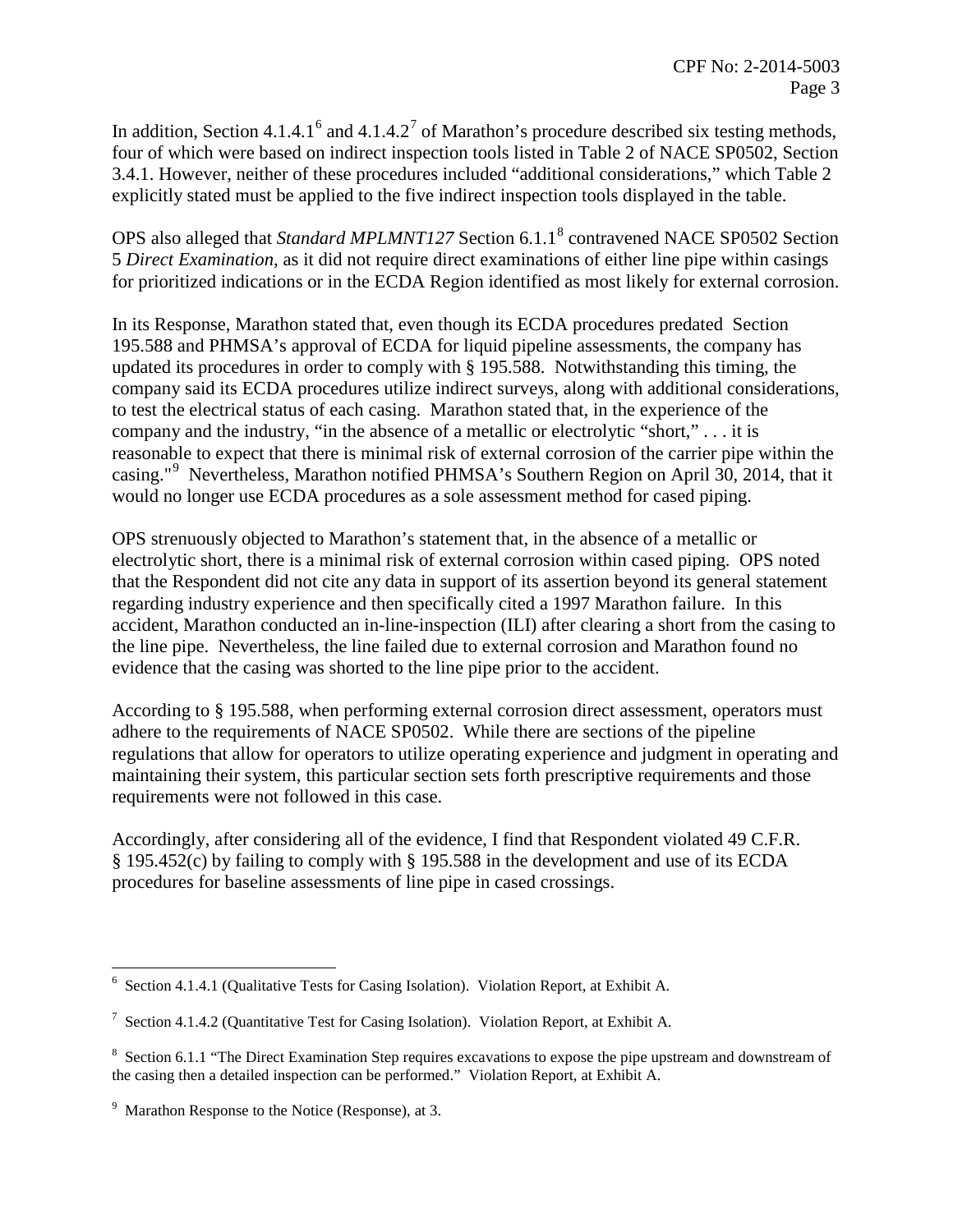**Item 2:** The Notice alleged that Respondent violated 49 C.F.R. § 195.452(j), which states in relevant part:

## **§ 195.452 Pipeline integrity management in high consequence areas.**

 $(a)$  ...

(j) *What is a continual process of evaluation and assessment to maintain a pipeline's integrity?* 

 $(1)$  . . . .

(5) *Assessment methods.* An operator must assess the integrity of line pipe by any of the following methods. The methods an operator selects to assess low frequency electric resistance welded pipe or lap welded pipe susceptible to longitudinal seam failure must be capable of assessing seam integrity and of detecting corrosion and deformation anomalies.

 $(i)$ ... (iii) External corrosion direct assessment in accordance with § 195.588;

The Notice alleged that Respondent violated 49 C.F.R. § 195.452(j) by failing to comply with § 195.588 in the development and use of its ECDA procedures for continual assessments of line pipe in cased crossings. Specifically, the Notice alleged that Section 4.1.4 and Section 6.1.1 of Marathon's ECDA procedures, *Standard MPLMNT127*, do not comport with NACE SP0502, as required by § 195.588.

In its Response, Marathon stated that its defense to this Item is the same as in Item 1, above. I found this defense unconvincing. Accordingly, after considering all of the evidence, I find that Respondent violated 49 C.F.R. § 195.452(j) by failing to comply with § 195.588 in the development and use of its ECDA procedures for continuous assessments of line pipe in cased crossings.

**Item 3:** The Notice alleged that Respondent violated 49 C.F.R. § 195.452(l), which states in relevant part:

# **§ 195.452 Pipeline integrity management in high consequence areas.**

 $(a)$  ....

(l) *What records must be kept?* (1) An operator must maintain for review during an inspection:

 $(i)$  …

(ii) Documents to support the decisions and analyses, including any modifications, justifications, variances, deviations and determinations made, and actions taken, to implement and evaluate each element of the integrity management program listed in paragraph (f) of this section.

The Notice alleged that Respondent violated 49 C.F.R. § 195.452(l) by failing to maintain documents to support its decisions and analyses for review during an inspection, including any modifications, justifications, variances, deviations, and determinations made, and actions taken, to implement and evaluate each element of the integrity management program listed in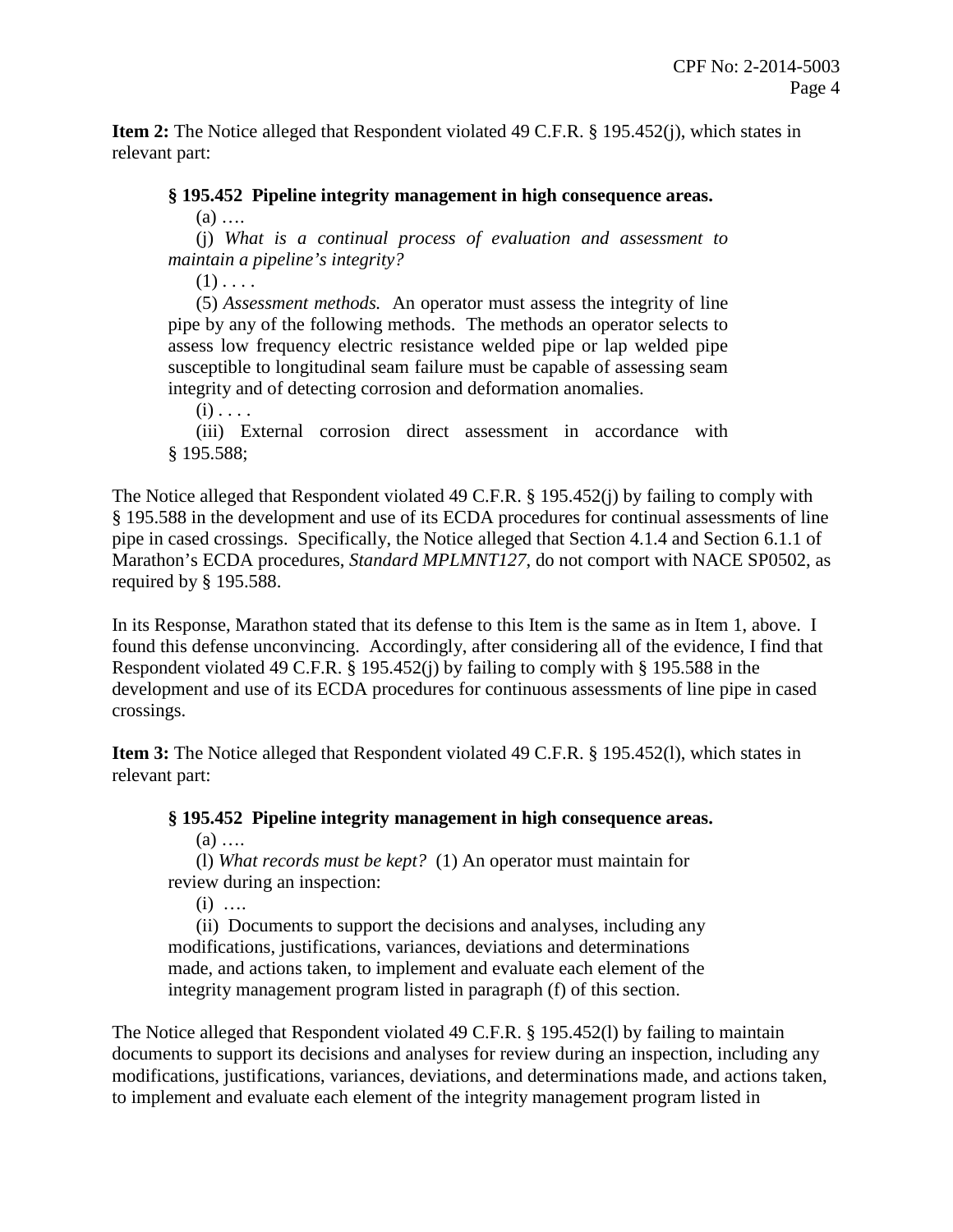§ 195.452(f). Specifically, the Notice alleged that Marathon failed to provide documents during the OPS inspection to support decisions and analyses used to implement and evaluate its ECDA procedures.

In its Response, Marathon disagreed that it was in violation of this recordkeeping requirement and it submitted several worksheets, procedures, and other forms to demonstrate that it complied with this regulation. The Respondent requested that OPS withdraw the proposed penalty for this Item and approve Marathon's existing \$42,858 monetary commitment to a University of Akron research project intended to develop new methodology for characterizing and quantifying corrosion sites on cased piping.<sup>10</sup> Irrespective of its submission following the inspection, Marathon failed to have these records available at the time of inspection.

Accordingly, after considering all of the evidence, I find that Respondent violated 49 C.F.R. § 195.452(l) by failing to maintain for review during an inspection documents to support its decisions and analyses to implement and evaluate each element of the integrity management program listed in § 195.452(f).

**Item 4:** The Notice alleged that Respondent violated 49 C.F.R. § 195.588(b)(1), which states:

## **§ 195.588 What standards apply to direct assessment?**

 $(a)$  ....

(b) The requirements for performing external corrosion direct assessment are as follows:

(1) *General.* You must follow the requirements of NACE SP0502 (incorporated by reference, *see* § 195.3). Also, you must develop and implement a External Corrosion Direct Assessment (ECDA) plan that includes procedures addressing pre-assessment, indirect examination, direct examination, and post-assessment.

The Notice alleged that Respondent violated 49 C.F.R. § 195.588 by failing to follow the requirements of NACE SP0502 when performing ECDA. Specifically, the Notice alleged that, in 2010 and 2011, Marathon conducted a baseline assessment of its Lebanon Junction Mid-Valley to Lebanon Junction 20-inch pipeline. During this assessment, Marathon used its ECDA procedures, which do not comply with NACE SP0502. The Notice also alleged that, in 2010 and 2011, Marathon conducted a continued assessment of its pipeline in several locations in and around the Lima Tank Farm. $11$ 

In its Response, Marathon restated its defense to Items 1 and 2, in which it defended its ECDA procedures as compliant with NACE SP0502. For the reasons stated above in the discussion of Item 1, I disagree with Marathon's characterization of its procedures and find that they do not comply with § 195.588.

 $\overline{a}$ 

 $10$  Response, at 6.

<sup>&</sup>lt;sup>11</sup> Notice of Probable Violation, Proposed Civil Penalty, and Proposed Compliance Order (Notice), at 5.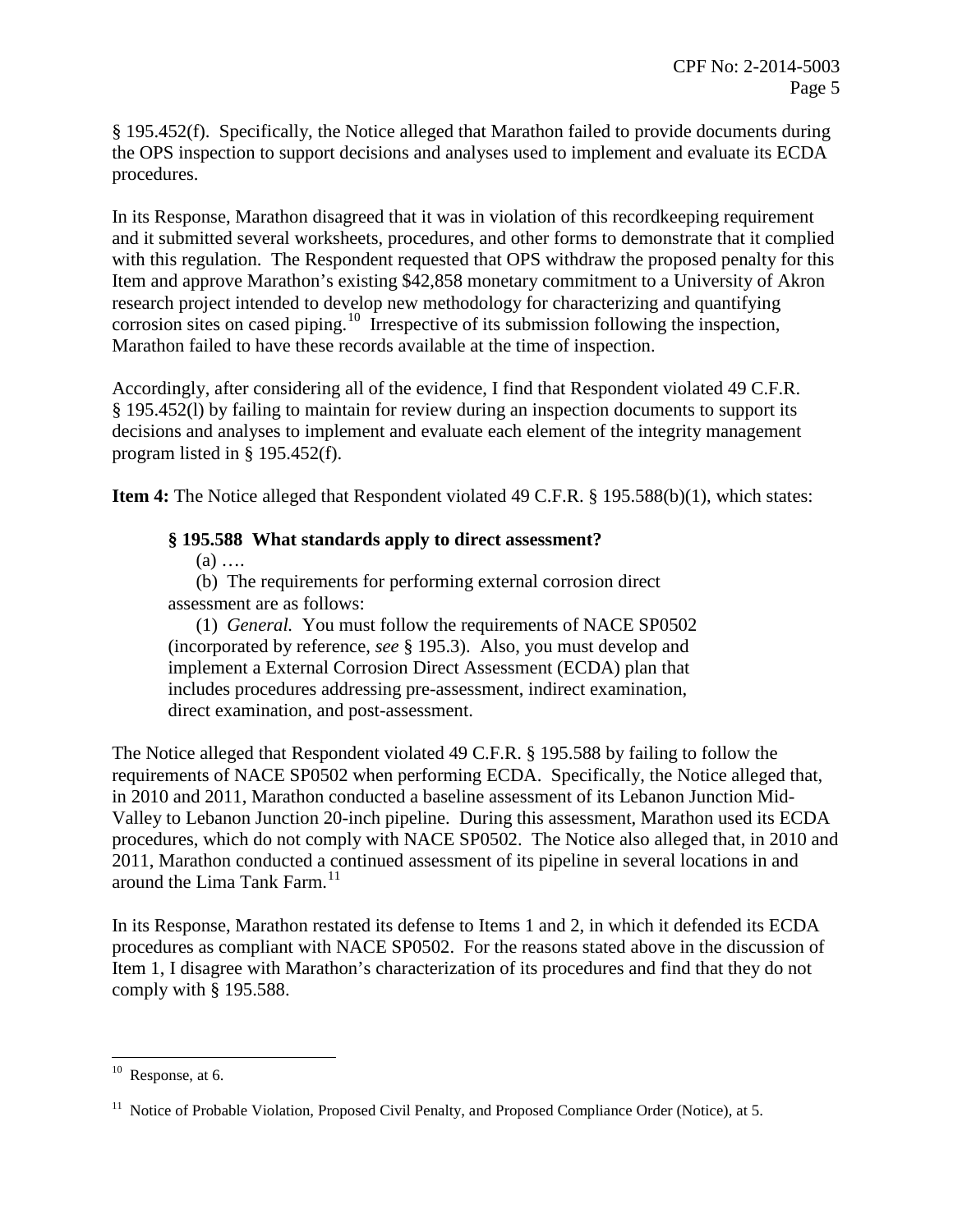Accordingly, after considering all of the evidence, I find that Respondent violated 49 C.F.R. § 195.588 by failing to follow the requirements of NACE SP0502 when performing ECDA.

These findings of violation will be considered prior offenses in any subsequent enforcement action taken against Respondent.

# **ASSESSMENT OF PENALTY**

Under 49 U.S.C. § 60122, Respondent is subject to an administrative civil penalty not to exceed \$100,000 per violation for each day of the violation, up to a maximum of \$1,000,000 for any related series of violations. In determining the amount of a civil penalty under 49 U.S.C. § 60122 and 49 C.F.R. § 190.225, I must consider the following criteria: the nature, circumstances, and gravity of the violation, including adverse impact on the environment; the degree of Respondent's culpability; the history of Respondent's prior offenses; the Respondent's ability to pay the penalty and any effect that the penalty may have on its ability to continue doing business; and the good faith of Respondent in attempting to comply with the pipeline safety regulations. In addition, I may consider the economic benefit gained from the violation without any reduction because of subsequent damages, and such other matters as justice may require. The Notice proposed a total civil penalty of \$24,400 for the violations cited above.

**Item 3:** The Notice proposed a civil penalty of \$24,400 for Respondent's violation of 49 C.F.R. § 195.452(l), for failing to provide documents to OPS during its inspection to support the decisions and analyses to implement and evaluate its ECDA procedures. Marathon submitted certain reports addressing its ECDA procedures subsequent to the inspection. Given that it submitted certain documents prior to OPS's last visit, which was conducted in 2014, Marathon argued that the civil penalty should be withdrawn and redirected to an existing research project. I find that Marathon violated this regulation by failing to keep the required scope of documents for review during the inspection. The purpose of this requirement is to ensure that OPS can review the documents in real time, along with the inspection. Irrespective of the company's subsequent submission, it failed to comply with a core component of the regulation. In addition, the records provided by Marathon do not provide a comprehensive view of the decisions and analyses used in the inspection of Respondent's integrity management program. Therefore, I do not see any basis for reducing or withdrawing the penalty on the basis of the gravity of the violation, respondent's culpability, history of prior offenses, or good faith in attempting to comply. Accordingly, having reviewed the record and considered the assessment criteria, I assess Respondent a civil penalty of \$24,400 for violation of 49 C.F.R. § 195.452(l).

In summary, having reviewed the record and considered the assessment criteria for each of the Items cited above, I assess Respondent a total civil penalty of **\$24,400**.

Payment of the civil penalty must be made within 20 days of service. Federal regulations (49 C.F.R. § 89.21(b)(3)) require such payment to be made by wire transfer through the Federal Reserve Communications System (Fedwire), to the account of the U.S. Treasury. Detailed instructions are contained in the enclosure. Questions concerning wire transfers should be directed to: Financial Operations Division (AMK-325), Federal Aviation Administration, Mike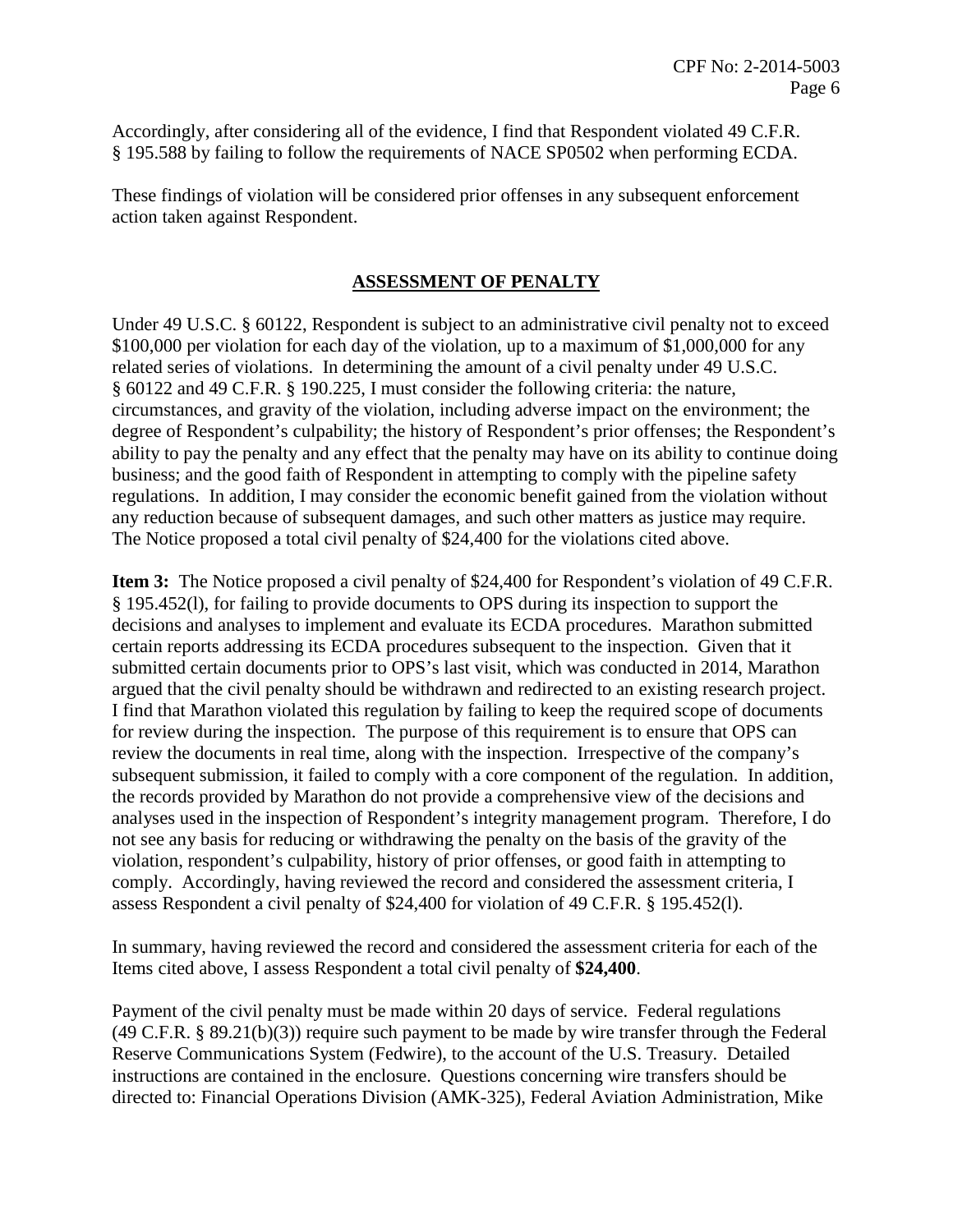Monroney Aeronautical Center, P.O. Box 269039, Oklahoma City, Oklahoma 73125. The Financial Operations Division telephone number is (405) 954-8845.

Failure to pay the \$24,400 civil penalty will result in accrual of interest at the current annual rate in accordance with 31 U.S.C. § 3717, 31 C.F.R. § 901.9 and 49 C.F.R. § 89.23. Pursuant to those same authorities, a late penalty charge of six percent (6%) per annum will be charged if payment is not made within 110 days of service. Furthermore, failure to pay the civil penalty may result in referral of the matter to the Attorney General for appropriate action in a district court of the United States.

## **COMPLIANCE ORDER**

The Notice proposed a compliance order with respect to Items 1, 2, and 4 in the Notice for violations of 49 C.F.R. §§ 195.452 and 195.588. Under 49 U.S.C. § 60118(a), each person who engages in the transportation of hazardous liquids or who owns or operates a pipeline facility is required to comply with the applicable safety standards established under chapter 601. Pursuant to the authority of 49 U.S.C. § 60118(b) and 49 C.F.R. § 190.217, Respondent is ordered to take the following actions to ensure compliance with the pipeline safety regulations applicable to its operations:

> 1. With respect to the violation of § 195.452(c) and (j) (**Items 1 and 2**), Respondent must modify its written integrity management ECDA procedures for completing baseline assessments and reassessments such that the procedures are in accordance with § 195.588 within 120 days of issuance of this Final Order. After the procedures have been modified, Respondent must submit all records and documentation showing modification of the plans to OPS for inspection within 60 days of completing the modification.

> 2. With respect to the violation of § 195.588 (**Item 4**), Respondent must complete the following assessments for the Lebanon Junction Mid-Valley to Lebanon Junction 20 inch, the Lima Metering-Lima Tank Farm 22-inch and 16-inch, and the Lima Metering-Lima Maumee 24-inch – 16-inch pipelines:

- (a) Assess the line pipe in casings in accordance with  $\S 195.452(c)(1)(i)$  or  $195.452(i)(5)$ , as appropriate, within 150 days of the issuance of this Final Order; and
- (b) Notify OPS, Southern Region, of the assessment method(s) to be used and provide the procedures for performing the assessments at least 120 days before assessing the line pipe; and
- (c) Notify OPS, Southern Region, of the date that each assessment will be conducted at least 30 days prior to assessing the line pipe; and
- (d) Notify OPS, Southern Region, within 3 days of completing each assessment; and
- (e) Submit all records and documentation showing completion of the assessments to OPS, Southern Region, within 30 days of completing each assessment.